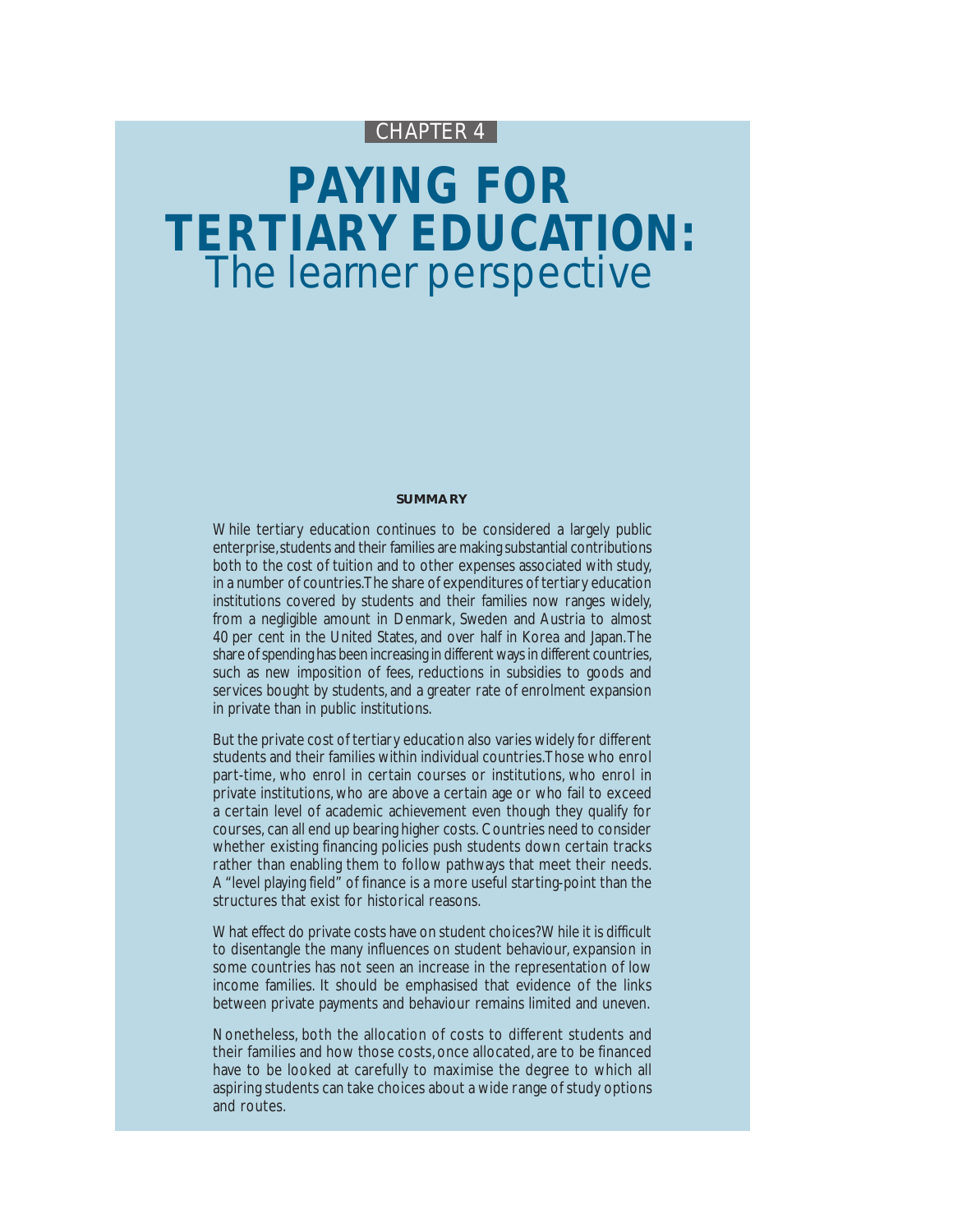#### 1. **INTRODUCTION**

58

During the 1990s, increasingly varied forms of tertiary education have become available to a growing number of students. These trends of growing participation and diversification have not simply been driven by "supply-side" decisions by governments to fund places. A major driving force has been demand – the choices made by learners (see OECD, 1997*a* and 1998). Decisions by young people and adults to participate in tertiary education have always been influenced partly by economic considerations – notably the trade-off between earnings forgone while studying and the greater prospective future earnings that result. Recently, the economic component in private decisions about participation has grown in the many countries where individuals are having to contribute more than in the past to the cost of tuition and living expenses.

So analysis of the financing of tertiary education needs to move beyond the question of how many places are provided by governments and institutions. It should also look at the contribution made by students and their families, at the incentives that exist for them to invest in tertiary education, and at how they respond to these incentives. Such an analysis needs to identify the different costs actually incurred by different learners according to what, when, how and where they study. An understanding of student costs and incentives seems essential if countries are to adopt a more strategic approach to tertiary education policies, reflecting a new view of the student – in the words of Australia's West Committee, as a "sophisticated client" rather than a "passive consumer" (DEETYA, 1998).

This chapter considers evidence on three aspects of individual decisions to invest in tertiary education. First, it charts the degree to which the visible costs of tertiary education are being borne more than in the past by students and their families. Second, it analyses the patterns of how these costs fall, pointing to important variations according to the situation of each student, which can be difficult to justify if students are to have equal chances under highly diverse circumstances. Third, the chapter looks at the impact of private financing on participation and overall spending levels, finding a complex picture that does not show clear effects of the imposition of costs on students and households.

#### Figure. 4.1 **The costs of tertiary education**

| <b>Visible costs</b>                                                                                                                                                                                                                     | <b>Invisible costs</b> |
|------------------------------------------------------------------------------------------------------------------------------------------------------------------------------------------------------------------------------------------|------------------------|
| Direct cost of education<br>provided<br>Covered by payments to<br>educational institutions,<br>mainly via:<br>- Block grants from<br>governments<br>- Student fees funded<br>by governments<br>- Fees paid by students<br>from own means | Forgone<br>earnings    |
| Other expenses associated<br>with studying $e.g.$<br>- Equipment and books<br>- Living expenses<br>– Transport                                                                                                                           |                        |

## 2. **PRIVATE SPENDING ON THE "VISIBLE" COSTS OF TERTIARY EDUCATION**

Tertiary education is still considered a mainly public enterprise, yet involves a substantial and growing degree of private financing for its "visible" costs. These costs (see Box 4.1) include both the cost of tuition and other spending that needs to be incurred in order to study.

The amount incurred by students for fees and other education-related expenses differs among countries according to taxation and spending policies and to the willingness of governments to support students, influenced by whether they are studying full- or part-time, and whether they are living in their families' homes. To some extent the patterns of attendance that have helped determine these subsidy patterns are breaking down. More mature students, whose numbers are increasing, are more likely to have established their own households and to prefer part-time and distance learning to fulltime, on campus study. New forms of study often incorporate periods of work. Increasing numbers of students of all ages work while following studies. In some cases the siting of new institutions in underserved areas or a toughening of restrictions on entry to local institutions have affected the proportions studying while living at home.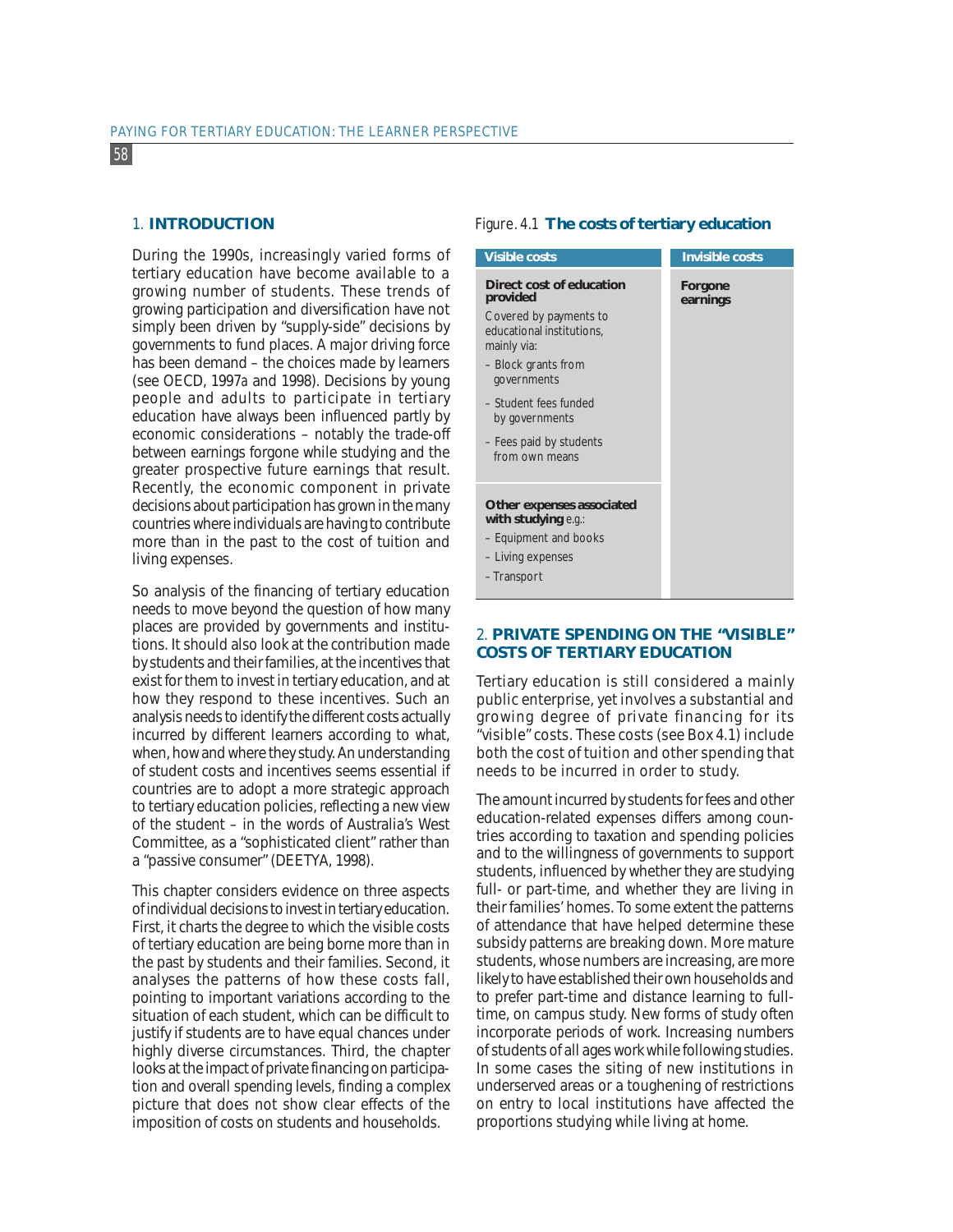## BOX 4.1 **WHAT IS MEANT BY "VISIBLE" COSTS OF TERTIARY EDUCATION?**

This chapter focuses on the "visible" cost to learners of participating in tertiary education. These are defined as all those things that must be paid for in order to study. They include direct payments to institutions for tuition as well as other fees for application, examination or registration. Other costs of study, not paid to institutions, include the purchase of books, equipment and supplies. Visible costs also include important types of spending that are needed to make study possible even though they are not on academic items: notably on lodgings, meals and transportation.

As portrayed in Figure 4.1, it is not only students who bear the direct cost of providing tertiary education – indeed, in most European countries it has traditionally been financed almost entirely by block grants from governments to institutions. The alternative is for institutions to receive fees for each student, although students do not always bear all, or any, of the cost. One option is simply to pay government grants to institutions, but on a per-student rather than block grant basis. Another is to repay to students some of the tuition fees that they incur, through grants, tax breaks or subsidised loans. Employers also sometimes help with tuition costs. This chapter is concerned principally with the *net* cost that falls on the student or household. The same applies to indirect costs such as board and lodging, which may also be partly defrayed by government through grants or subsidies to services.

The "invisible" cost of time devoted to studies by learners is not included in this analysis. This consists of earnings forgone for the duration of the study period. Insofar as some earnings would need to be used for living expenses had the student not enrolled, this part of earnings forgone should not be counted as fully additional to the visible costs including room and board. Earnings forgone represent a significant share of the costs borne by learners, and these enter into decisions of individuals about whether to participate in tertiary education as well as the choice of study option (*e.g*., part-time study while employed as opposed to full-time study without earnings from employment).

The perspective of costs differs for tertiary institutions and for public authorities. The former look at the programmes and teaching through which learning is organised and supported and how these are financed, while the latter are concerned with all resources required to permit learning, encompassing instruction and living costs, forgone earnings and incentives and barriers to participation of learners.

Public funds to help students and their families meet tertiary education costs are provided in a variety of ways, including grants, student loans, allowances and tax breaks. While repayment of loans or deferred payment of contributions or charges are made from the graduate's income, in most such schemes governments help reduce the private costs. They do so through mechanisms such as guaranting the principal, imposing below-market interest rates, paying interest while the student is enrolled or on behalf of the graduate in periods of low earnings. They may also forgive debt or payment obligation if borrowers enter particular fields or occupations, die before the obligation is paid or experience low earnings over a lifetime. By some estimates, these features lead to implicit subsidies ranging from 10 to 50 per cent or more of the loan amount, with the balance constituting private or household spending on tertiary education.

Some countries concentrate support to students rather on allowances and subsidies that make meals, housing and other services cheaper; in the Czech Republic and France, such measures are estimated to amount to over 0.2 per cent of GDP. In the French case, it is estimated that these subsidies to students are almost one-fifth as great as direct spending on tertiary institutions. Such subsidies do not favour all students evenly: those who study full-time and who are dependent on their parents gain most, which raises issues of targeting.

Comparative data on spending by students and their families on tertiary education are limited. Available data for a number of countries permit comparisons of private payments for tertiary education to institutions and household payments as a separate component of private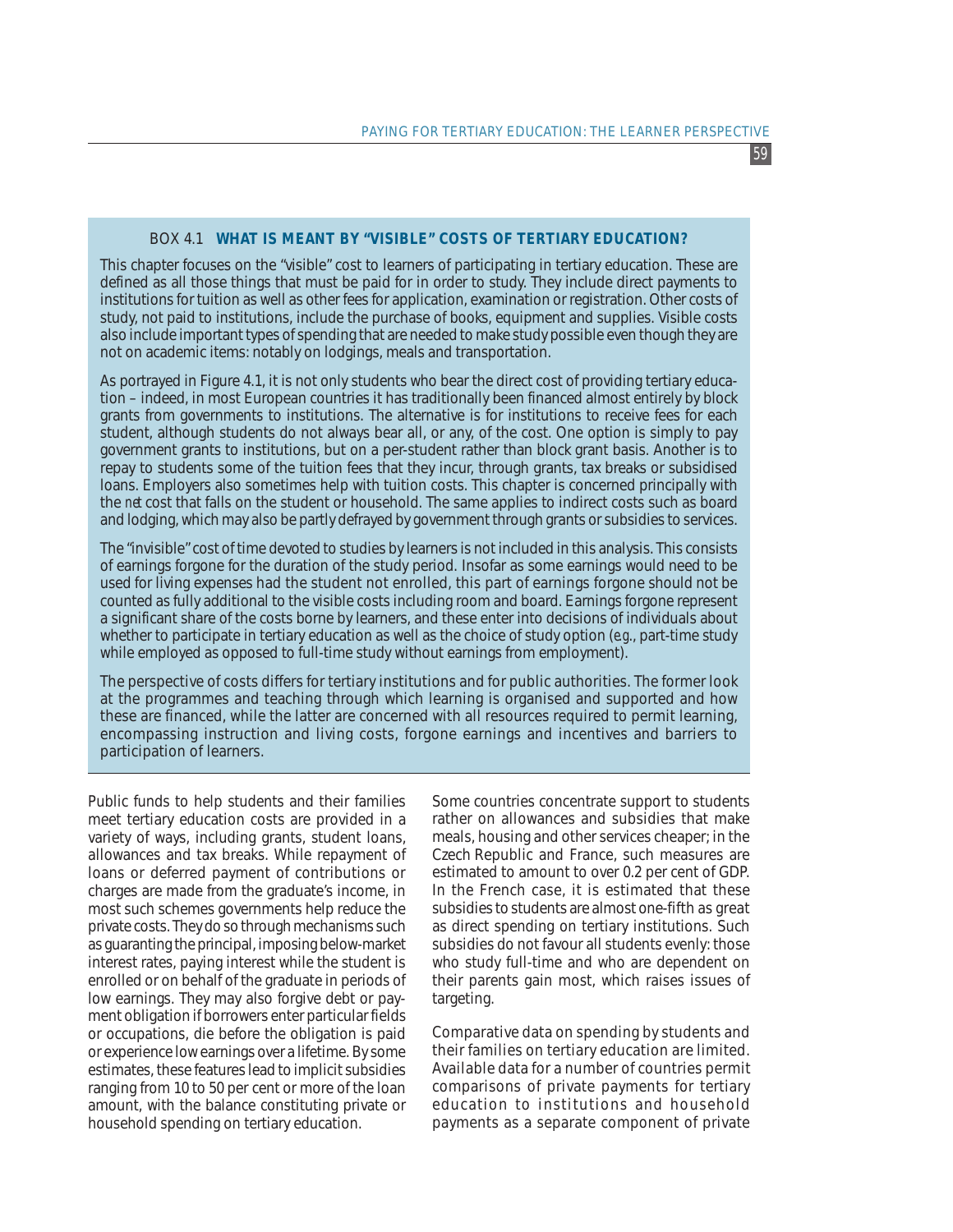## Figure 4.2 **The private contribution to tertiary education** Spending on educational institutions, by source

60



*Data for Figure 4.2: page 81. Source:* OECD Education Database.

payments.1 As shown in Figure 4.2, the share of educational expenditures of tertiary institutions covered by individuals, businesses and other private sources together, *net* of public financial aid to students and subsidies to other private entities, ranges widely in OECD countries, from a negligible amount in Denmark, Greece and the United Kingdom to over half in the United States, Korea and Japan, with five other countries (Australia, France, Hungary, Mexico and Spain) obtaining 15-25 per cent of funding from private sources.<sup>2</sup> Figure 4.2 also puts the total tertiary education spending on institutions in context, by expressing it as a percentage of GDP. It is worth noting that some of the countries with the highest total spending relative to national income, such as the United States, Australia and Korea, muster these resources with substantial help from private means. Conversely, in several countries with relatively low overall spending such as Austria, the United Kingdom and Greece, private sources tend to contribute relatively little.

But these tendencies are not rigid rules: Australia for example spends two-thirds more as a share of its GDP on tertiary education than Japan, but only 25 per cent of this spending in Australia compared to 54 per cent in Japan comes from private sources.

Household3 payments to tertiary education institutions, *net* of money refunded for example in government grants to defray tuition costs, also vary widely as a source of funds for tertiary educational expenditure. The net household share of expenditure averages about 12.9 per cent for the sixteen countries with comparable coverage in the data. As shown in Figure 4.2, households in Korea and Japan cover much more of the costs in their countries (62 per cent and 51 per cent, respectively) than do their counterparts in most European countries. In Europe, spending by students and their families accounts for less than 20 per cent of expenditures on tertiary education institutions, with the shares greater than 10 per cent in Spain, France, Hungary and Italy.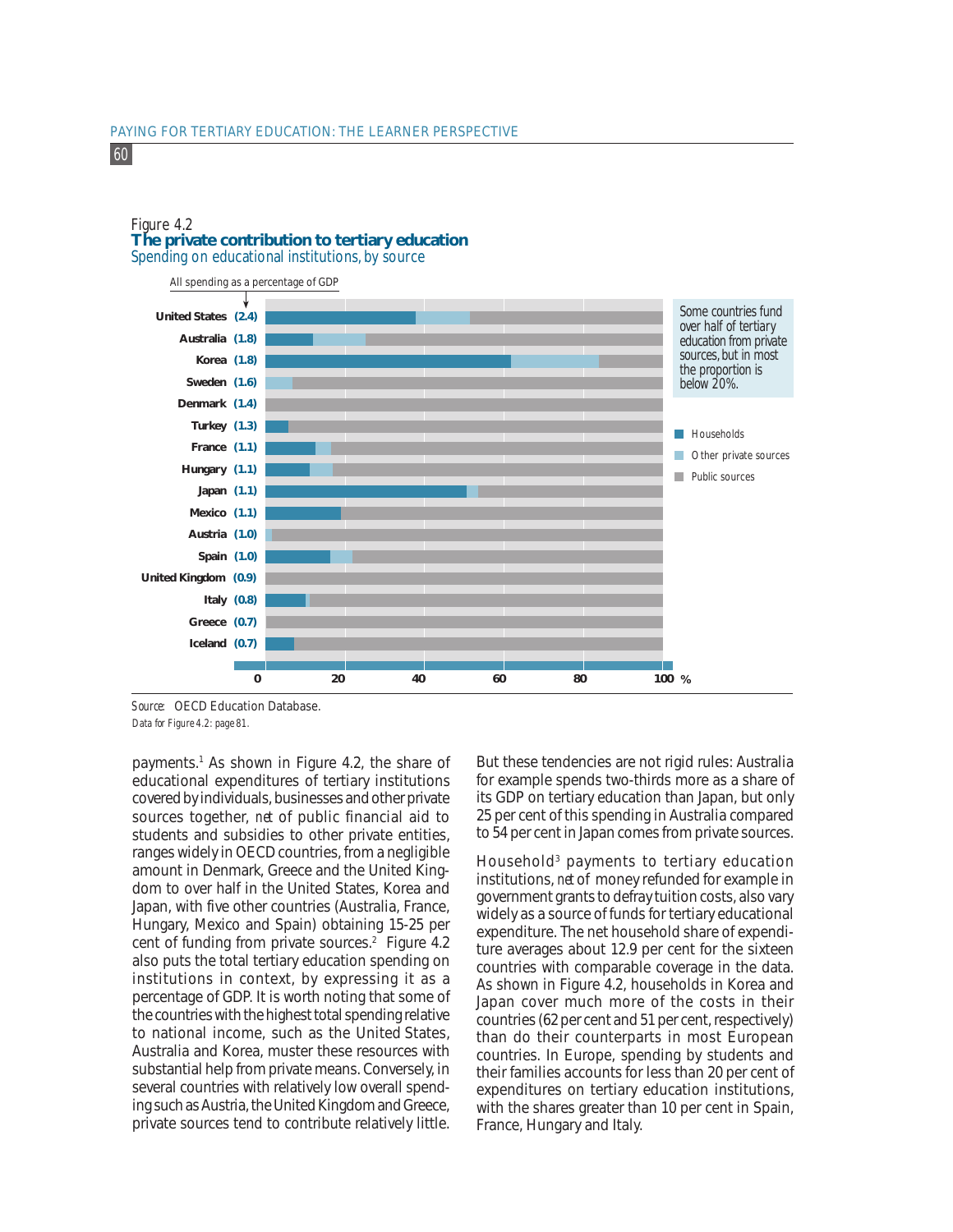

#### Figure 4.3 **Growth in funding for tertiary education by source in the early 1990s** Average annual percentage increase

*Source:* OECD Secretariat, based on country-provided information for thematic review of the first years of tertiary education. *Data for Figure 4.3: page 81.*

A notable trend is that the net amount contributed by households to tertiary education expenditures increased in several OECD countries in the first half of the 1990s. As shown in Figure 4.3, net household spending increased by an average annual rate of 5 to about 30 per cent in three countries for which trend data are available. The data refer to household spending on tuition costs *net* of financial aid to students to cover those costs.

Individual data on countries show that in those countries where household spending on tuition fees, education-related services and living costs is increasing, the growth is due to one or more of four factors.

*a.* Enrolments have increased, as in Australia, France and Portugal, contributing to increases in the volume of spending on tertiary education by households in those countries. While enrolments have also grown in such countries as Finland, the impact is less owing to nearly full public support for tuition and living costs. Nevertheless, Finnish students may finance their living costs with a bank loan guaranteed by the government which obliges repayment, and younger students commonly receive at least some additional support from their parents.

*b.* Fees, charges or contributions have been increased or newly imposed in a wide range of 1. The available data do not cover expenditure on other tertiary-level options. Coverage of other "visible" costs of other education-related and living expenses is uneven and incomplete. Moreover, the attribution of expenses by source, including households, is problematic. Third-party transfers to learners or their families, *e.g*. from employers, are not recorded in most system or institutional accounts and tax breaks are unevenly reported. Some of these shortcomings can be addressed through well-designed surveys of prospective and current students and their families which draw on financial records and the use of diaries; such surveys have been carried out in some countries. Another approach is to develop "notional" profiles of costs and sources of financing (*e.g.*, Johnstone, 1985 and Table 4.1 below). These provide benchmarks against which countries can be compared, but fail to take into account more diverse pathways and combinations of studies. A more significant problem is definition. There is no agreed means to account for the public subsidy and private shares of student loan or deferred payment schemes or tax breaks. Uneven coverage arising from the inability to address these definition and measurement issues is likely to become a more significant problem as diverse patterns of participation become the norm and the use of student loans, tax credits and other alternative financing schemes increases.

2. Private expenditure on tertiary education institutions includes grants and contracts including those negotiated with employers for customised teaching, endowment income and alumni giving. Borrowing from private banks, even if guaranteed and partly subsidised by governments, are reported by some countries in the OECD Education Database as private expenditures other than by households. It is *net* of public financial aid to students and public subsidies to other private entities, but does not exclude the value of tax breaks provided for educational expenses.

3. "Household" refers to individual students and their families.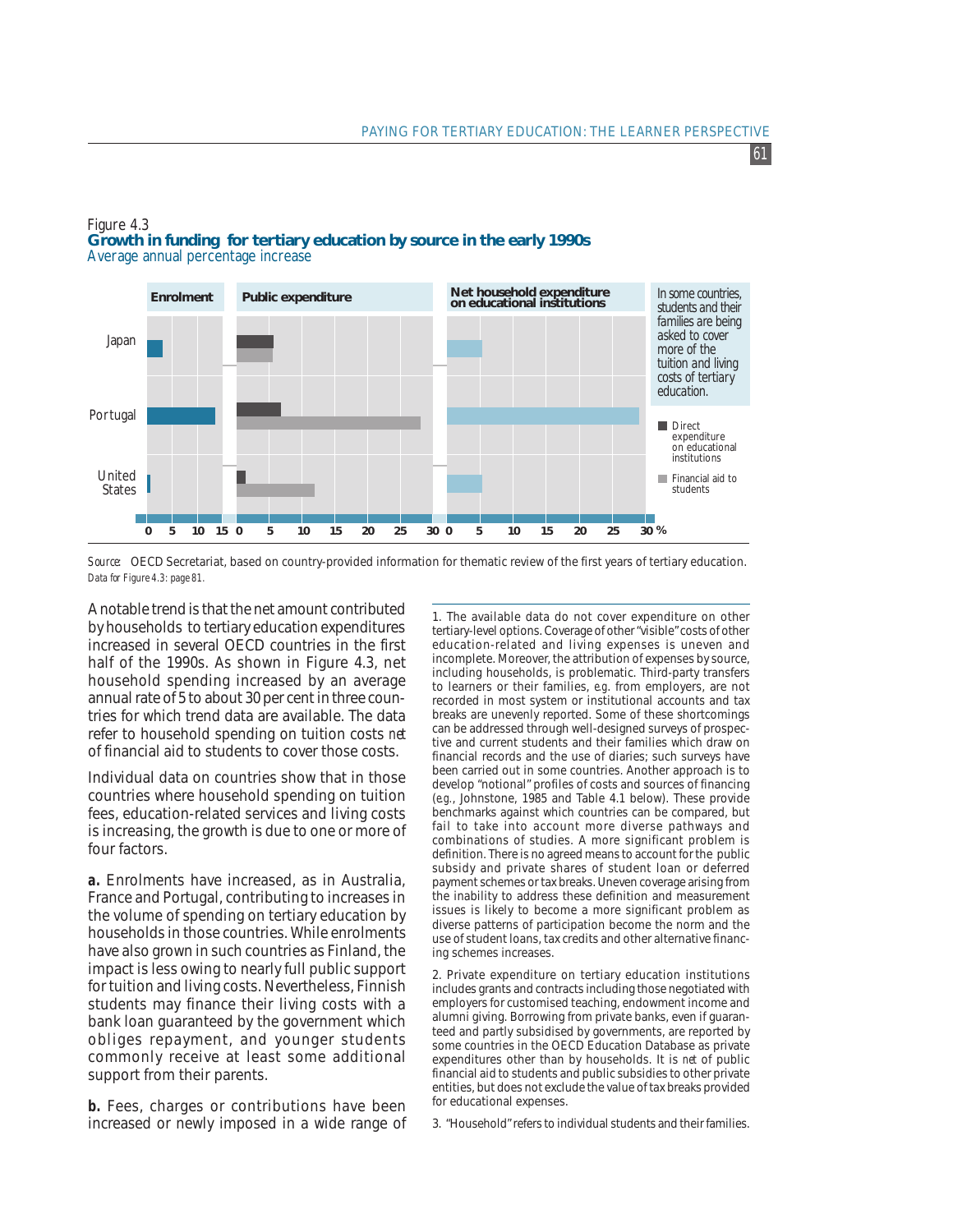countries. This applies in Portugal, the United States and Japan, but also to Australia, the Netherlands, Italy, the United Kingdom and New Zealand. Some governments draw on fees to cover a greater proportion of the costs of large volume participation in tertiary education, so the growth in subsidies to students helped households meet only a share of the increased costs in those countries.

*c.* The cost of education-related goods and services other than instruction has risen, or subsidies for them per student are lower. Information on education-related and living expenses are uneven, but country-provided data indicate increases on such expenditure over the 1990 to 1994 period of about 7 per cent in Japan and 5 per cent in the United States. The Netherlands has reduced the subsidy to cover these expenses, as have the United Kingdom, Finland, Germany, and New Zealand. The shift has resulted partly from a relative increase in the volume of student loans that, even taking into account features which reduce the costs to students of loan origination and repayment, require students or their families to assume a larger share of tertiary education costs. In Germany, for example, those eligible for financial aid receive equal parts grant and loan; in Sweden and Norway, the loan component accounts for 70 per cent of the support provided to financial aid recipients.

*d.* A higher percentage of enrolment in some countries is in independent private institutions4 with higher fees that have to cover nearly the full cost of tuition: this is the case in Portugal, Japan, Korea and the United States among other countries. In Portugal, virtually all spending by students and families on tertiary education institutions in 1995-96 went to private universities and polytechnics. Those institutions accounted for about one-third of overall enrolment, up from about 20 per cent in 1990.

It is important to recognise that rises in tuition fees, in private institution enrolments and in educational costs generally do not necessarily imply that increased private spending has been accompanied by falls in public expenditures on tertiary education. As shown in Figure 4.3, in Japan and the United States, public spending on tertiary education institutions has increased despite rising tuition fees, partly because enrolment continues to grow, the share of enrolment in public institutions has been maintained and financial aid to students has grown. There also remain countries that have financed expansion mainly out of public budgets, and where private spending for tertiary education remains negligible. One such country is Finland, as already noted; others are Denmark, Sweden, Belgium (Flanders) and Germany.

In countries with means-tested financial aid or tuition fees, parents are expected to cover part of the net private cost of their children's participation in tertiary education. In these and other countries, parent or family support is provided for younger students in a variety of ways, as is support provided by the families of mature age students. Less visible intra-family transfers, such as housing for the student family member or cash gifts from grandparents, can be difficult to quantify. It is clear however that they are significant in value. Drawing on information collected in a 1994 survey carried out by the *Observatoire de la vie étudiante*, Eicher and Gruel (1996) estimate that somewhat more than 40 per cent of the resources for students are provided by parents in the forms of direct cash support, payments on behalf of students or in-kind support for lodging and meals. While the amounts provided by parents are less for students who are older and live away from home, they account on average for over one-fifth of the resources available to students in this group.<sup>5</sup> According to survey data in the United States, grandparents and other relatives provide as much as 10 per cent of "out-of-pocket" costs for low income students.

Some of the costs falling on students and families can be recouped through tax breaks, which reduce tax liabilities to reflect parent and family contributions to educational costs. Information on the value of tax breaks is not readily available on a comparative basis. For the United States, tax

<sup>4.</sup> The terms "independent private" and "private" are used interchangeably in this chapter to refer to institutions which receive most of their core funding from non-government sources.

<sup>5.</sup> The estimates refer, respectively, to all students and to students from a middle class background (parents who are shopkeepers, crafts workers, heads of firms and mid-level professionals), aged 24 or older and who live away from home. See Eicher and Gruel (1996), Tables 2.13, 2.26, 2.27 and p. 85.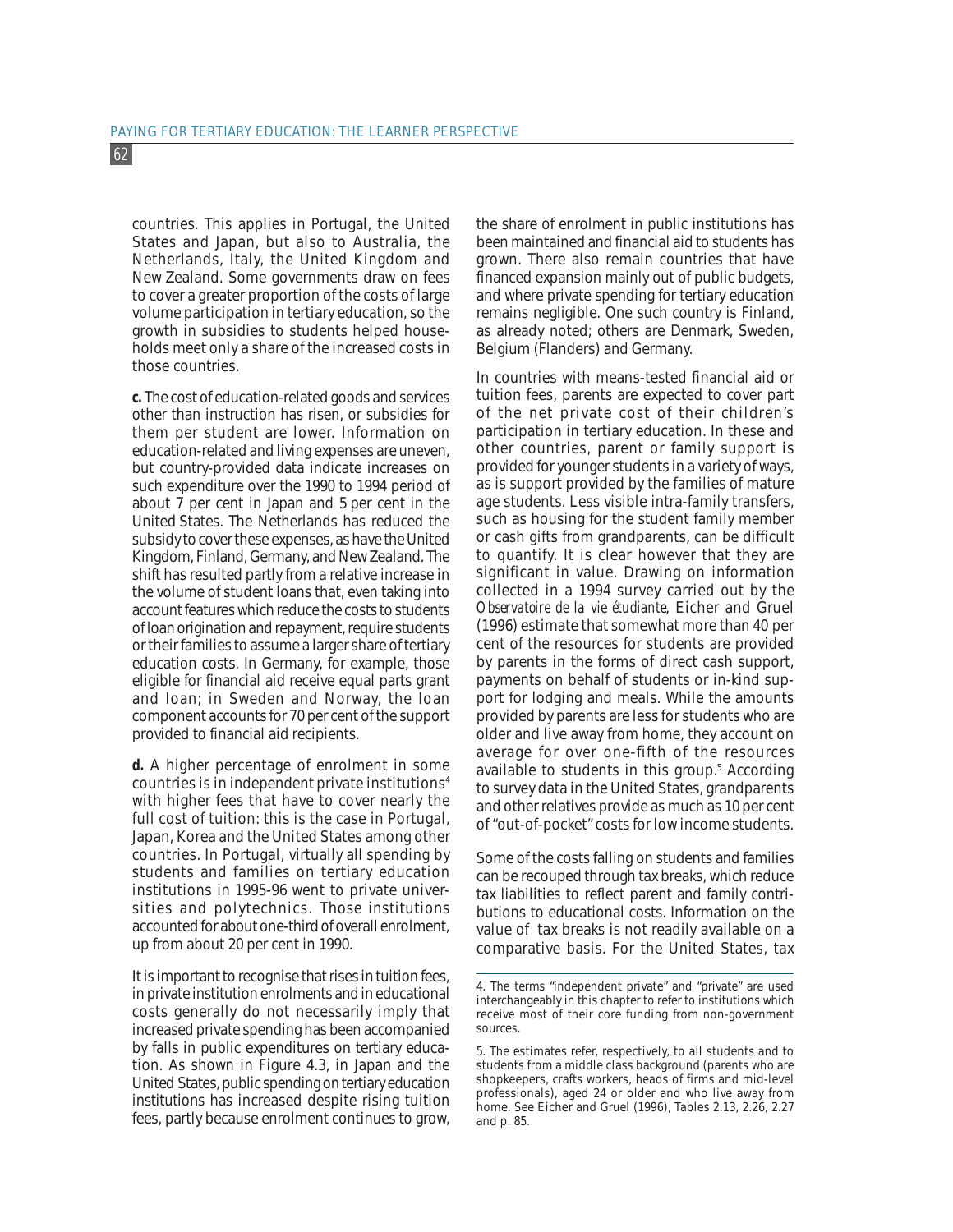expenditures account for about 3 per cent of the costs of tertiary education, a proportion that is expected to increase sharply with recently-enacted legislation providing for an additional \$7 billion per year in tax reductions for students and their families. To place this sum in perspective, about \$50 billion in financial aid was awarded to tertiary education students in 1995-96.

So the pattern of private spending on tertiary education is complex. It is increasing in magnitude and scope in many countries, but it does not obviously displace public spending or even necessarily take a growing share of an expanding level of provision. There are also ways in which public support can play new or expanded roles, for example through the increase in tax breaks. The one generalisation that can be made is that private means are increasingly being brought into an evolving *partnership* to cover the cost of educating a widening section of the population at tertiary level.

## 3. **WHO PAYS WHAT?**

The proportion of spending on tertiary education that falls to students and their families is far from evenly spread within each country. The split between public subsidy and private contribution differs significantly according to various study options or student characteristics including time spent studying, type or field of course, control of institution, age and academic achievement, among others. Such differences are important for the (dis)incentives that they create to study. The broad approach to lifelong learning described in Chapter 1 above would in general argue against financing arrangements which have the effect of channeling students into specific and rigid routes at particular ages, rather than permitting learners to make choices among programmes according to whether they meet individual needs. This does not mean that costs should be exactly equal for every student, but that the reasons for difference and the effect of different incentives should be carefully considered. This becomes all the more important in the light of new, innovative approaches to the financing of household spending for tertiary education. Brief descriptions of some of those approaches are provided in Box 4.2 (page 67).

Table 4.1 (page 64) shows how public support and private contributions differ according to the

attributes of students and the study options they choose. Costs can vary according to:

## *Part- or full-time study*

Part-time learners face higher costs than full-time students in a number of countries. In Sweden and the United States only those enrolled half-time or more are eligible for such support. In Denmark and the Netherlands, students following courses in Open Education or Open Universities, usually on a part-time basis, pay tuition fees which generally are greater than those paid by full-time students (full-time students in Danish tertiary education pay no tuition fees). In the Dutch and Danish cases, fees in open learning programmes are set at the discretion of the providing institution. Part-time attendance is recognised in Australia, where students enrolled less than full-time assume a Higher Education Contribution proportional to their course load. Part-time students are not eligible for support through the Youth Allowance. In most OECD countries, employers cover all or part of fees for employees following courses parttime.<sup>6</sup> In a number of European countries, there is no clear distinction between full- and part-time study. However, in some of these countries, students who do not complete "on time" most or all of the first one or two years of a student programme may lose eligibility for grants or for low or no tuition fees.

### *Whether university course*

In some countries university students are treated more favourably than others. In Japan, most special training colleges charge nearly full-cost fees; the same is true for career schools (but not community colleges) in the United States. In both countries, students following courses at these types of tertiary education institutions are eligible for student financial aid to cover all costs. Advanced vocational studies in TAFE Institutes in Australia attract higher levels of public support relative to educational costs; learners in these programmes are eligible for financial aid.

<sup>6.</sup> Funding arrangements are highly variable, within and among countries. This is, in part, because the distinction between regular study programmes and continuing professional education or customised training modules is increasingly blurred. See OECD (1995).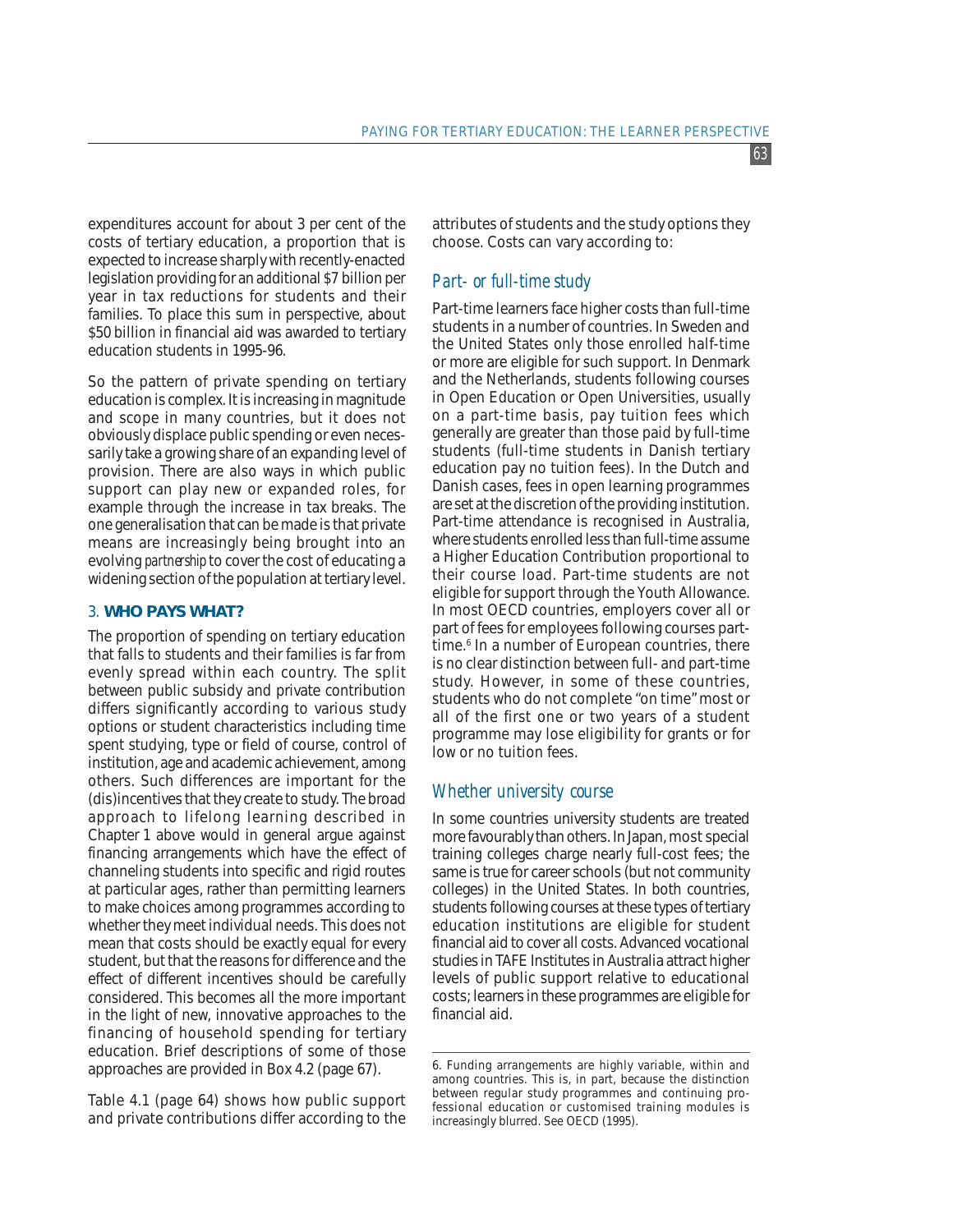## Table 4.1

## **Variables associated with differences in costs to tertiary education students and their families, selected countries**

|                                            | <b>AUSTRALIA</b>                                                                                                                                                                                                                   | <b>AUSTRIA</b>                                                                                                                                                                                                              | <b>DENMARK</b>                                                                                                                                                                                           | <b>FINLAND</b>                                                                                                                                                                          | <b>FRANCE</b>                                  | <b>GERMANY</b>                                                                                             |
|--------------------------------------------|------------------------------------------------------------------------------------------------------------------------------------------------------------------------------------------------------------------------------------|-----------------------------------------------------------------------------------------------------------------------------------------------------------------------------------------------------------------------------|----------------------------------------------------------------------------------------------------------------------------------------------------------------------------------------------------------|-----------------------------------------------------------------------------------------------------------------------------------------------------------------------------------------|------------------------------------------------|------------------------------------------------------------------------------------------------------------|
| Part- or full-<br>time studies             | Part-time students<br>have access to<br>HECS, but no<br>Youth Allowance<br>support.                                                                                                                                                |                                                                                                                                                                                                                             | Fees for part-time<br>students in Open<br>Education vary by<br>programme, as<br>decided by each<br>institution.                                                                                          |                                                                                                                                                                                         |                                                |                                                                                                            |
| <b>Whether</b><br>university               | Students in other<br>tertiary education<br>courses pay lower<br>fees and have<br>access to Youth<br>Allowance.                                                                                                                     |                                                                                                                                                                                                                             |                                                                                                                                                                                                          |                                                                                                                                                                                         |                                                |                                                                                                            |
| <b>Field of study</b>                      | Higher HECS<br>charges for students<br>enrolled in high<br>cost, high demand<br>and popular fields;<br>Income contingent<br>payment of HECS,<br>favouring arts and<br>sciences courses.                                            |                                                                                                                                                                                                                             |                                                                                                                                                                                                          | Loan with<br>mortgage-type<br>repayment,<br>favouring<br>professional<br>programmes.                                                                                                    |                                                | Half of support is<br>loan with<br>mortgage-type<br>repayment,<br>favouring<br>professional<br>programmes. |
| <b>Public or</b><br>private<br>institution | Students in private<br>institutions pay<br>higher fees, and<br>have no access to<br>HECS; students<br>attending private<br>institutions have<br>access to Youth<br>Allowance<br>provided that the<br>institution is<br>accredited. |                                                                                                                                                                                                                             |                                                                                                                                                                                                          |                                                                                                                                                                                         |                                                |                                                                                                            |
| Age                                        | Means-test<br>includes parents'<br>resources to age 24.                                                                                                                                                                            | Support provided<br>to parents of<br>students to<br>age 26; student<br>support to age 39.                                                                                                                                   | No age limit;<br>more support is<br>provided if<br>student is more<br>than 29 years old<br>or living away<br>from home:<br>social welfare<br>beneficiaries<br>retain benefits for<br>two years of study. | More support is<br>provided if student<br>is more than<br>20 years old or<br>living away from<br>home; targetted<br>programme of<br>means-tested<br>support for students<br>aged 25-64. | Support to age 26.                             | Support to age 30.                                                                                         |
| <b>Academic</b><br>achievement*            |                                                                                                                                                                                                                                    | Limited number of<br>merit awards;<br>no support for<br>change in orien-<br>tation after 2 years;<br>time-limited<br>support (loss of<br>support if student<br>is more than one-<br>year behind in the<br>study programme). | Time-limited<br>support.<br>corresponding to<br>the prescribed<br>duration of the<br>study programme<br>plus 12 months.                                                                                  | Time-limited<br>support<br>(55 months for<br>$1st$ degree).                                                                                                                             | Time-limited<br>support (6 years<br>for DEUG). | Limited number<br>of merit awards.                                                                         |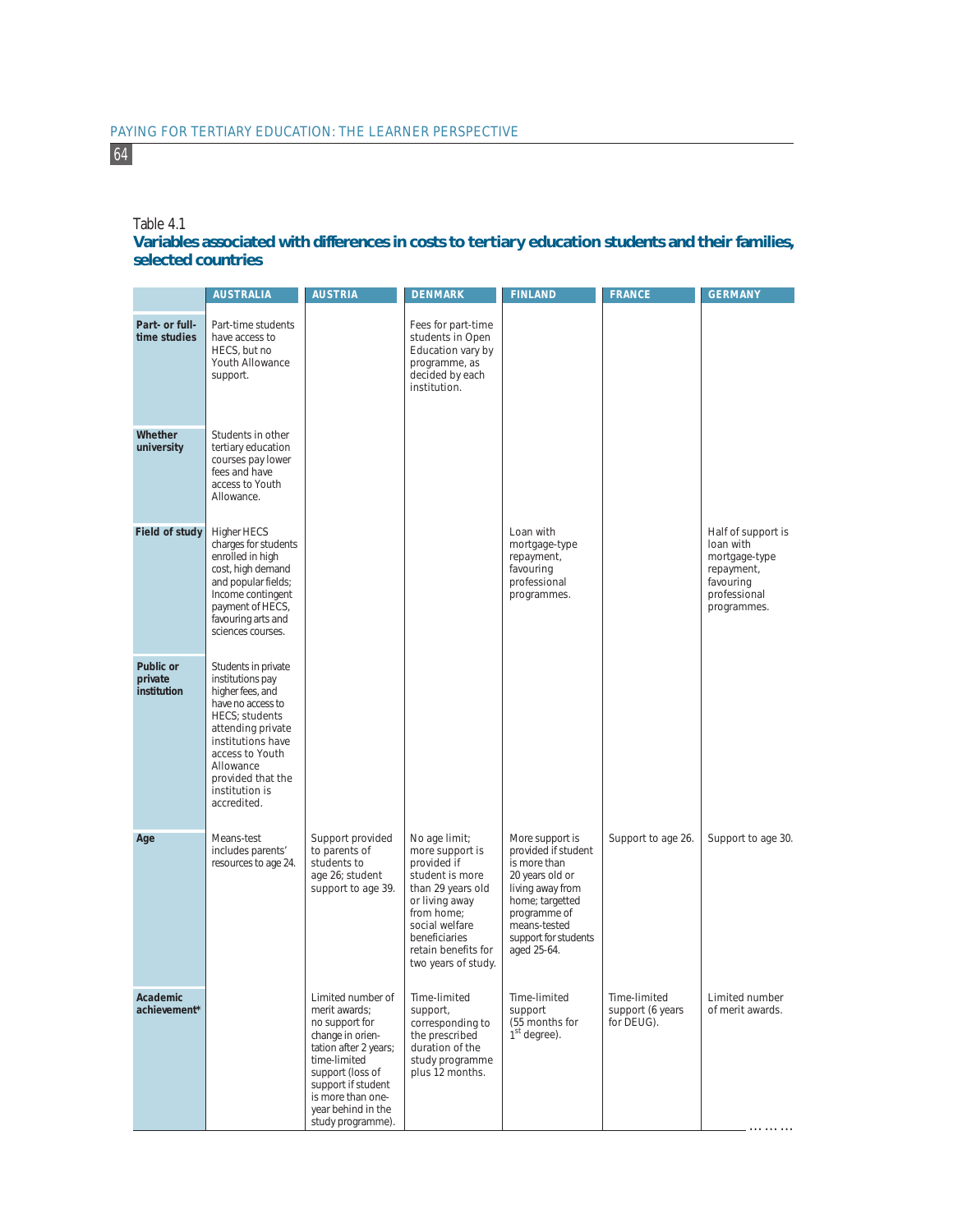## PAYING FOR TERTIARY EDUCATION: THE LEARNER PERSPECTIVE

65

|                                            | <b>JAPAN</b>                                                                                                                                                                                                                   | <b>NETHERLANDS</b>                                                                                                                                                                                                                | <b>NEW ZEALAND</b>                                                                      | <b>NORWAY</b>                                                                                                                 | <b>SWEDEN</b>                                                                                                | <b>UNITED STATES</b>                                                                                                                        |
|--------------------------------------------|--------------------------------------------------------------------------------------------------------------------------------------------------------------------------------------------------------------------------------|-----------------------------------------------------------------------------------------------------------------------------------------------------------------------------------------------------------------------------------|-----------------------------------------------------------------------------------------|-------------------------------------------------------------------------------------------------------------------------------|--------------------------------------------------------------------------------------------------------------|---------------------------------------------------------------------------------------------------------------------------------------------|
| Part- or full-<br>time studies             |                                                                                                                                                                                                                                | Fees for part-time<br>study set at<br>discretion of<br>institution and at<br>Open University<br>(Open University<br>provides support<br>to one-third of<br>students).                                                             |                                                                                         |                                                                                                                               | Support for<br>students enrolled<br>half-time or more.                                                       | Support for<br>students enrolled<br>half-time or more.                                                                                      |
| <b>Whether</b><br>university               | Students in<br>special training<br>colleges pay fees;<br>about 1% of these<br>students receive<br>support to cover<br>the fees and living<br>costs.                                                                            |                                                                                                                                                                                                                                   |                                                                                         |                                                                                                                               |                                                                                                              | Support for fees<br>and living costs is<br>available to all<br>tertiary education<br>students in<br>eligible<br>programmes.                 |
| <b>Field of study</b>                      | Loan with<br>mortgage-type<br>repayment<br>favouring<br>professional<br>fields:<br>graduates in some<br>fields exempted<br>from repayment.                                                                                     | Loan with income<br>contingent<br>repayment,<br>favouring arts and<br>sciences courses.                                                                                                                                           | Loan with income<br>contingent<br>repayment,<br>favouring arts and<br>sciences courses. |                                                                                                                               | 70% of support is<br>loan with income<br>contingent<br>repayment,<br>favouring arts and<br>sciences courses. | Loan with<br>mortgage-type<br>repayment,<br>favouring<br>professional<br>fields:<br>graduates in some<br>fields exempted<br>from repayment. |
| <b>Public or</b><br>private<br>institution | Students in<br>private institu-<br>tions pay fees<br>(75% greater than<br>public); about<br>10% of under-<br>graduate students<br>in private 4-year<br>institutions<br>receive public<br>support for fees<br>and living costs. | Students in public<br>and approved<br>private institu-<br>tions are eligible<br>for support.                                                                                                                                      | Students in public<br>and private<br>institutions are<br>eligible for support.          | Students in public<br>institutions and<br>recognised<br>programmes in<br>private institutions<br>are eligible for<br>support. |                                                                                                              | Students in public<br>and private insti-<br>tutions are eligible<br>for support.                                                            |
| Age                                        |                                                                                                                                                                                                                                | Support to age 27.                                                                                                                                                                                                                | Means test<br>includes parents'<br>income to age 24.                                    | Support to age 65;<br>social welfare<br>beneficiaries<br>retain benefits.<br>but receive<br>reduced support.                  | Support to age 45.                                                                                           | Means test<br>includes parents'<br>resources to age 24;<br>welfare benefi-<br>ciaries generally<br>do not retain<br>benefits.               |
| <b>Academic</b><br>achievement*            | Highest academic<br>achievers<br>admitted to highly<br>competitive<br>public institu-<br>tions, where fees<br>are lower.                                                                                                       | Fees can increase<br>after 6 years; time-<br>limited support<br>(grant eligibility is<br>maintained if 50%<br>of study points<br>completed in every<br>year; loan converted<br>to grant if degree is<br>completed in<br>6 years). |                                                                                         | Time-limited<br>support (5 years,<br>8 years for long<br>degree program-<br>mes).                                             | Time-limited<br>support (6 years).                                                                           | Limited number<br>of merit awards;<br>support contingent<br>on "satisfactory<br>progress".                                                  |

\* Includes both direct favouring of academic achievers and time-limit to funding that create higher costs to slower completers. *Source*: OECD Secretariat, based on country-provided data for thematic review of the first years of tertiary education and supplementary materials.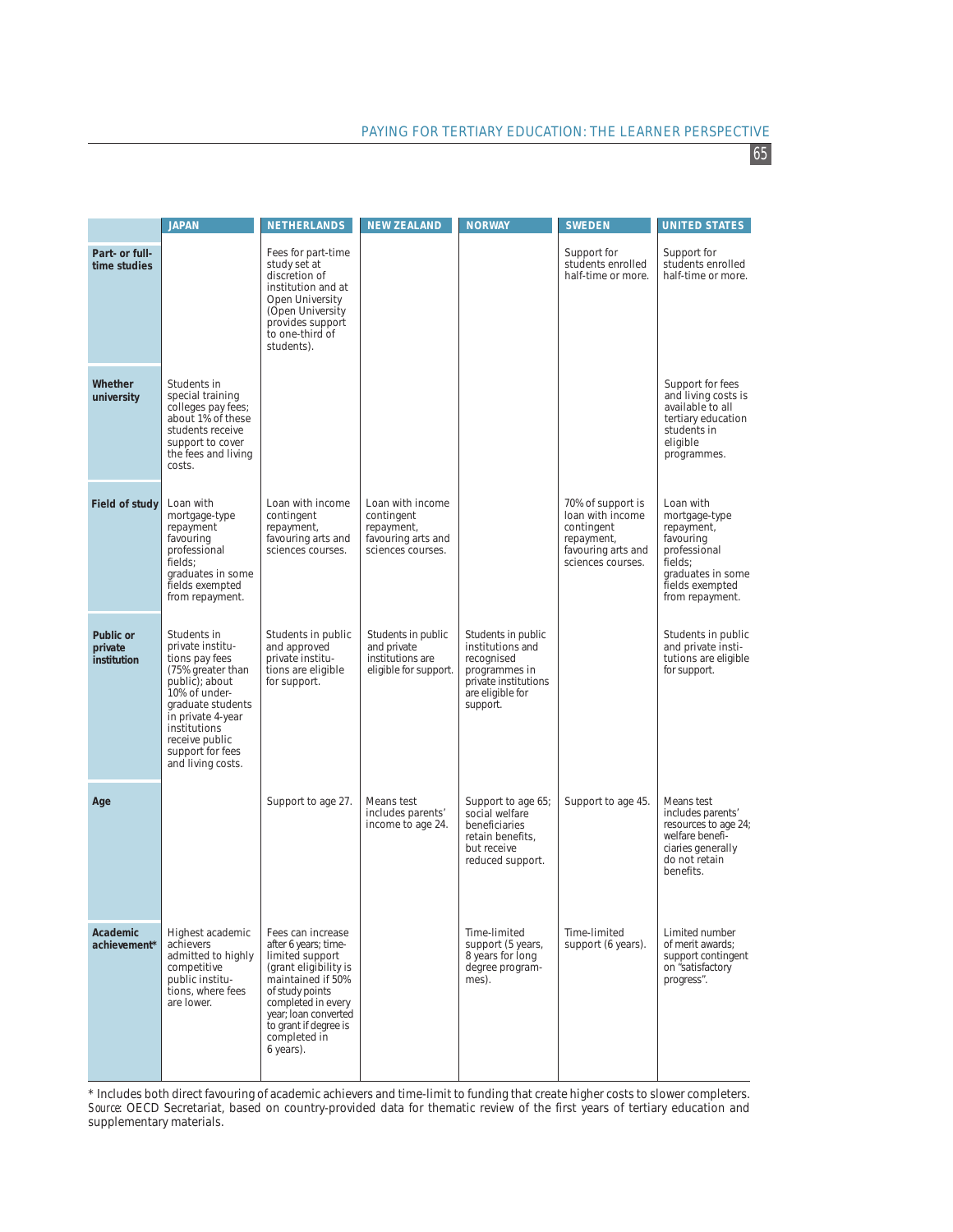## *Field of study*

66

Students undertaking courses in the sciences or certain professional programmes may face costs or incentives which favour those fields over others. In some countries, higher tuition fees for courses in the sciences, engineering and medicine have been established to take into account the higher costs of instruction in those fields. This is the policy now in place, on a system level, in Australia where a differentiated Higher Education Contribution is assessed at one of three levels according to the cost, demand and earnings potential associated with the units of study in which a student enrols. In New Zealand and the United States, differential fees are imposed by a limited number of institutions, but in most countries such distinctions are not made. (Further details on the Australian and New Zealand experiences can be found in Box 4.2.) The cases of Japan and Portugal are different: sciences, medical and engineering programmes are offered mostly in public institutions as part of a full range of courses, while private institutional providers mostly offer programmes embracing the arts, social sciences and professions (other than health fields). A student choosing to enrol in the latter fields will, on average, incur higher tuition fees.

Complementary to differential tuition fees are targeted financial aid and the forms of financial support provided to students. Grants may be targeted on students in some fields, including the sciences; forgiveness of accumulated student loan debt may be offered as an incentive to graduates of those fields, on condition that they take up employment in particular posts or locations. This applies in Japan and the United States, but there is experience with the approach in other countries. More generally, the conditions governing repayment of student loans or contributions can affect the relative attractiveness of studies in different fields. Mortgage-type student loans found in Finland, Japan and the United States impose a schedule of defined payments over a fixed term. These conditions tend to favour enrolment in fields leading to good employment options, high and steady earnings prospects and greater scope for job mobility, such as professional studies in law, business and health-related fields. Incomecontingent arrangements in which repayments or deferred payments increase with income, or are

reduced during periods when income is below a minimum threshold, lower the disincentive to enrol in fields with low, less certain or less stable employment and earnings prospects such as the arts and sciences. Income-contingent schemes are found in Australia, the Netherlands, New Zealand and Sweden.

## *Public or private institution*

As referred to above, the highest fees tend to be faced by students studying at independent private institutions. This effect is mitigated in some countries such as Japan by access to grants and loans, and in the United States, financial aid related to student means and the costs that they face create greater balance. In several European countries, including the Netherlands and Norway, students enrolled in private institutions are eligible for financial aid if they are following an approved or recognised course. Countries that regard private institutions as providing an important part of tertiary education opportunities may ask whether there should be any discrimination at all between the level of subsidy going to public and private institutions, or at least whether there is a case for aiming for a more balanced cost for students, so that they may choose among institutions on nonfinancial grounds. New tertiary education finance policies adopted in Portugal seek to establish just such a balance: financial support for students attending private universities and polytechnics will be increased more rapidly than funding made available to students enrolled in public sector institutions, eventually leading to student funding which narrows the differences between public and private institutions in terms of the *net* costs faced by students and their families.

## *Age*

In some countries, governments have policies that provide more favourable support to those who have just left school than to older groups. The age at which eligibility for student support terminates is 26 in France, 27 in the Netherlands, 30 in Germany, 39 in Austria, 45 in Sweden and 65 in Norway. Finland has a targeted programme of means-tested support for adults aged 25-64; the means testing directs financial aid to those who are unemployed or otherwise lack resources to support education-related and living costs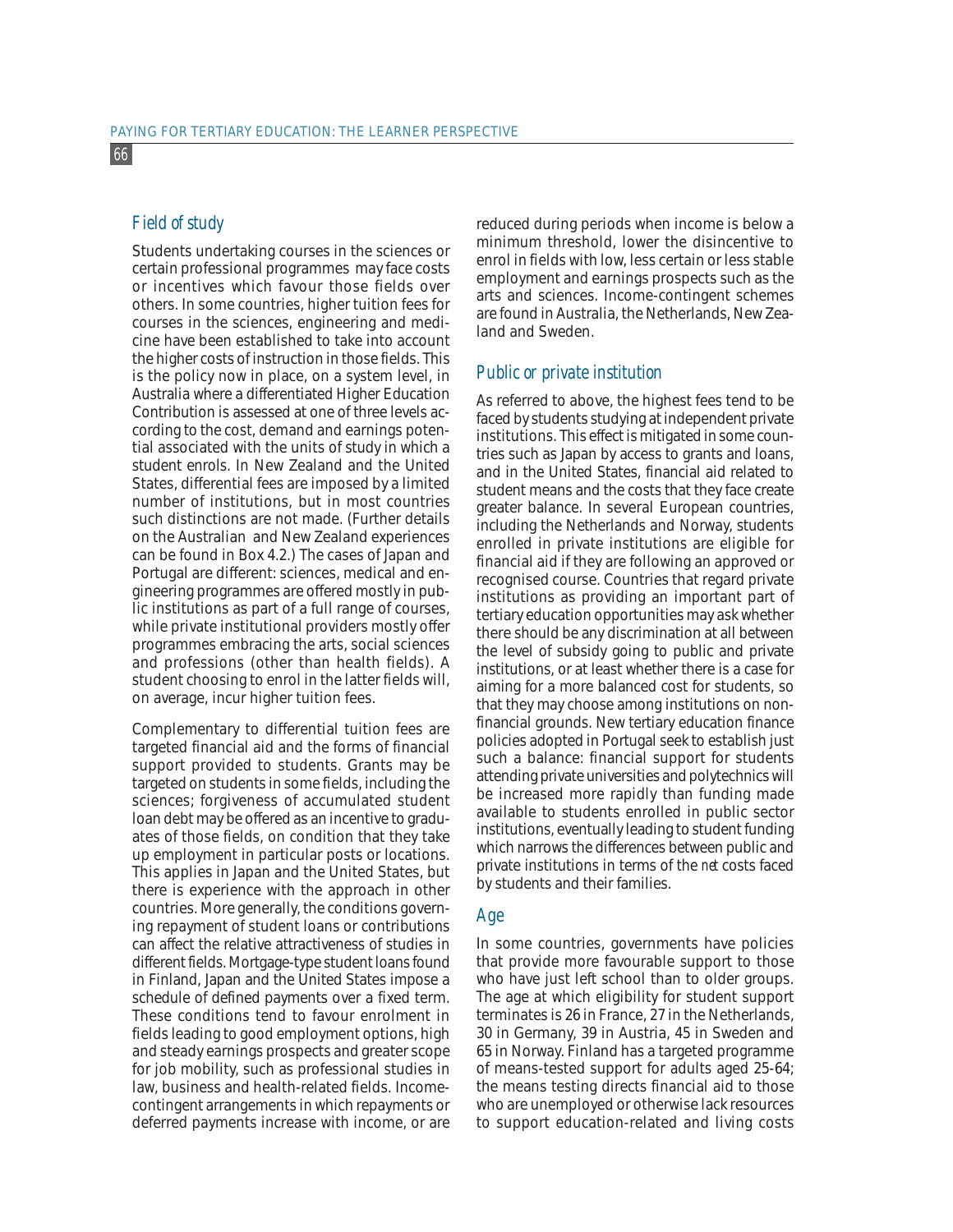## BOX 4.2 **WHO PAYS WHAT: EXAMPLES OF NEW FINANCING APPROACHES**

*Differentiated student contributions by field*, in Australia are based on three criteria: differences in underlying costs, the earnings potential of graduates from the field and the popularity of the course. Courses are assigned to one of three bands for the differentiated Higher Education Contribution (HEC): Band 1, A\$3 300, Band 2, A\$4 700 and Band 3, A\$5 500. On the basis of estimated cost profiles, course in arts, humanities and the social sciences are assigned to Band 1; computing, sciences and engineering to Band 2; and medicine, dentistry and veterinary science to Band 3. Taking into account criteria of earnings potential and student demand, units of study in some higher cost courses such as nursing and visual and performing arts are placed in Band 1 while units of study in some lower cost fields such as business and economics are placed in Band 2 and law is placed in Band 3.

*Institution-established tuition fees*, in New Zealand to cover the implicit gap between state-provided support to the public institution and anticipated costs. Large institutions charge a flat fee for all programmes; the majority differentiate fees according to the underlying cost of the course or the level of tuition subsidy which under the "study right" policy can differ by age and prior enrolment status of the student as well as the course.

*Means-tested tuition fees*, in the United Kingdom. From 1998-99, new full-time undergraduates will be required to contribute up to £ 1000 towards annual tuition fees. The state will meet the balance of tuition costs and cover proportionately more of those costs for students from lower income families.

#### *Time-limited student financial aid* :

– converted from loan to grant if student completes 50 per cent of study points in every year and all study points toward a degree in 6 years, as of 1998-99 in the Netherlands;

– up to 55 months for living costs while undertaking a course leading to a first degree, in Finland.

*Income-contingent* student loan repayment or deferred payment of student contribution in Australia, the Netherlands, New Zealand, Sweden and the United Kingdom. In the New Zealand programme, students may take out loans to cover tuition fees, course-related costs and living costs, up to a fixed maximum for each component. The interest rate is set each year, based on 10-year bond rates plus a 0.9 per cent risk premium. Repayment is proportional to the borrower's income at a rate of 10 cents on every dollar of income above a threshold (set at NZ\$ 14 300 in 1996-97); when a borrower has low or no income in a given year, the interest due for that year is written off. Loan balances are adjusted to ensure that their value remains constant in real terms.

*Tax breaks for tertiary education spending*, in the United States which allow a credit for expenses against taxes owed or deductions to reduce income subject to taxation. From 1998, a nonrefundable tax credit can be claimed of up to US\$1 500 of the first US\$ 2 000 of out-of-pocket tuition fees per person in each of the first two years of tertiary education *or* 20 per cent of the first US\$5 000 in tuition fees per family, net of any federal educational aid. The tax break is phased out at about US\$70 000 to US\$100 000 in income. Further, taxpayers can exclude from income up to US\$5 250 of employer-provided education assistance, and deduct some or all interest paid on student loans during the first 60 months of repayment and some contributions into savings plans for tertiary education expenses. Investment income in these plans is subject to no or deferred tax. Taxpayers can claim as dependents all family members who are 18 to 24 years of age and enrolled full-time.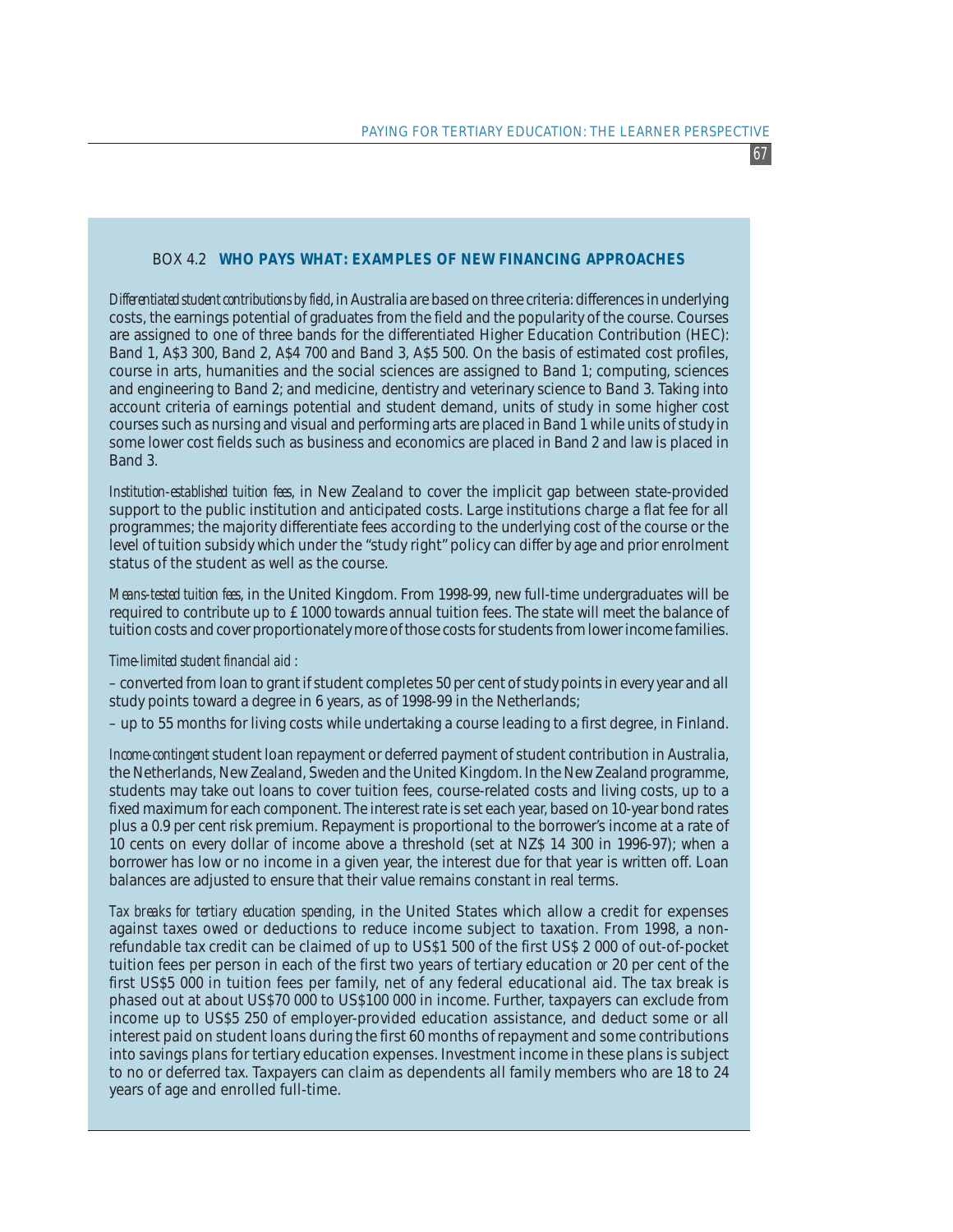while enrolled. Under a distinctive "study right" policy in New Zealand, per student funding to institutions is provided at 95 per cent of the base rate for students who are under 22-years-old and enrolling for the first time in tertiary education, with eligibility extending up to three years. Students who do not meet the criteria are funded at 75 per cent of the base rate. Some institutions, but not all, differentiate fees according to the level of study right funding. The policy is under review, partly because institutions that cater to target populations receive relatively less funding.

In those countries where parents are expected to contribute toward the costs of their children's education, a trend has been to extend that responsibility further into the student's young adult years, to age 24 in Australia, New Zealand and the United States and to age 26 in Austria. Those students in their early twenties who do not receive parental support face higher costs, and therefore may choose to delay participation until they can establish financial independence. In other countries, such as Finland and Denmark, students are considered financially independent of parents. Another policy which affects the costs faced by adults is the treatment of social welfare benefits of students, including unemployment insurance. In Denmark and Norway, beneficiaries retain this support during studies (in Denmark for two years), although they receive greatly reduced student financial aid. As benefits generally are greater than subsidies provided to students, this policy eliminates a potential disincentive to commence or return to tertiarylevel studies. However, the calculations may differ under particular circumstances, so that a single policy may lead to higher costs for some adults and lower costs for others.

## *Academic achievement*

Tertiary education finance policies may work to impose higher costs on students other than the most academically prepared, able and talented, in direct and indirect ways. Students other than the highest achievers comprise a growing proportion of the intake into tertiary education, as participation rates in tertiary-level studies approach half or more of each generation. More and more individuals with a wider range of talents, interests and capabilities now aspire to and enter tertiary education. Policies will need to take these differences into account, to a greater degree and perhaps in new ways.

At present, in Germany and the United States among other countries, those with higher academic achievement compete for a limited volume of merit awards and, if successful in the competition, incur lower costs than other students. In Japan and also in Portugal, overall tuition fee and financing policies work in the same direction. Demand for places in public universities in these countries exceeds the number of funded places, which means that admission is restricted to higher achievers. The result is that students other than the top academic achievers who aspire to university studies have as their only option private universities, which charge tuition fees closer to full cost. In Japan, the relevant policies are under review or being revised in ways which will extend public funding to students other than the highest academic achievers. The ongoing university reform seeks to widen the criteria for selection, thus weakening the reliance on narrow achievement tests for admission.

A number of countries, including Austria, Finland, France, the Netherlands, Norway, Sweden and the United States, apply rules that increase fees or reduce financial support for students who do not maintain steady progress toward a given qualification. Such policies may work to the disadvantage of all but the most directed and high achieving students. Others who are qualified but also bring different capacities and talents may require somewhat more time to complete coursework or decide that a new programme orientation will better suit their needs. Although policies vary in detail and may not be applied rigidly, most countries now provide less flexibility and impose higher costs on those who require more time: in Austria as in Belgium (Flanders), financial aid is withdrawn if a student fails to complete successfully a defined part of a course in a given period; in Denmark, students may draw on their eligibility for financial aid for the number of months corresponding to the prescribed duration of their chosen study programme, plus twelve months. In a number of other countries, including the Netherlands and Finland, financial support is also time-limited. (Details on the programmes in these two countries can be found in Box 4.2.)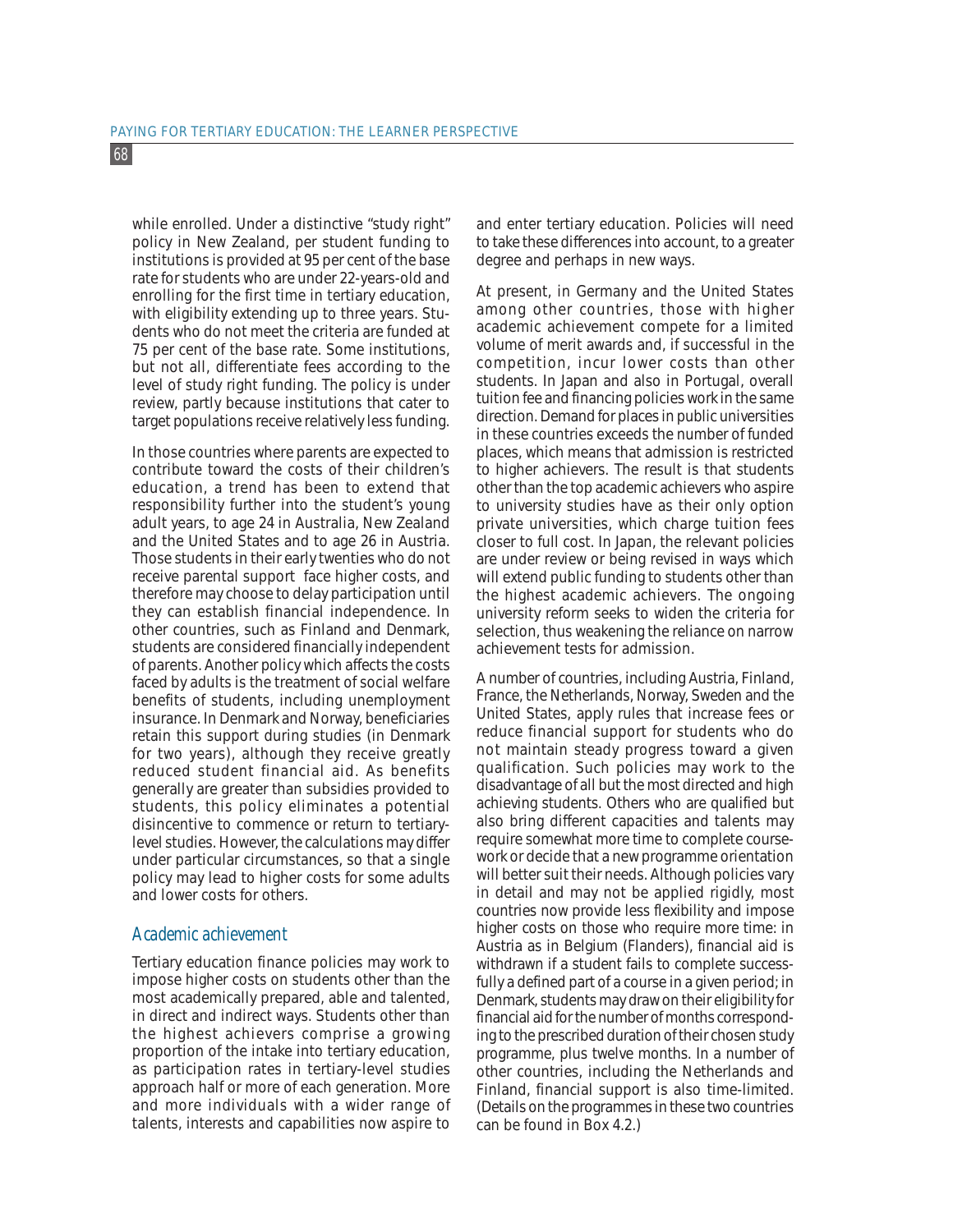For individual students, differences in costs will depend on a greater range of factors than those described above. First of all, some individuals will be faced with a combination of the characteristics that affect the costs to be covered. For example, a part-time student who is also of mature age could have two cost disadvantages compounded.

A second factor adding to cost differences is the fact that course lengths vary. First degree/ diploma programmes can range from two to five years or more in duration, and some students take longer than the prescribed time to complete, for a variety of reasons. In France, ten different pathways through tertiary education are followed by those pursuing an advanced specialised qualification, the *Diplôme d'études supérieures spécialisées* (DESS), to complete their studies (Observatoire des coûts, 1997). Owing to differences in the duration of studies arising from the types of course followed, to changes in orientation and to the need to delay or retake courses at each of three stages (*cycles*) leading to the DESS, student earnings actually used to cover education-related and living costs could vary from one student to another by more than 40 per cent. The differences are important, as student earnings account for about a quarter of resources from all sources which students have available to meet such costs.7

It is important to consider individual circumstances when deciding on time limits for student support. It is understandable that governments restrict in many cases the amount of public subsidy allocated to any one student. But the design of funding arrangements needs to avoid the assumption that every student will follow a preset pathway determined by governments. Students have different needs and interests, and the funding system should be sensitive to this – aiming to provide flexible opportunities rather than assuming that each student will follow a traditional route. The French case clearly shows that flexibility is not always without financial cost, and in the United States and other countries delays are often associated with a failure to complete a study programme.<sup>8</sup> But in redesigning financing arrangements, the study combinations desired by learners and needed in the economy and society need to be taken into account.

A key implication is the need to take a fresh look at structures for financing tertiary education. Financing arrangements largely adapted from those in place when there was "less traffic" in and less diversity of demand for tertiary education seem less able to respond to the volume and patterns of participation, characteristics and circumstances of learners and the diversity of learning aims. To strengthen the opportunities of potential students to make informed decisions about the choices, greater transparency is needed not only on the different types, settings and timing of studies but also on their respective costs and on the amounts and forms of financial support available. Beyond this, tuition fee and financial aid policy should introduce greater neutrality among tertiary education study options.

### 4. **RESPONSE TO INCENTIVES**

New financing strategies aim not only to mobilise needed resources from a wider range of public and private sources but also to influence student behaviour in ways that make tertiary education more cost-effective. The aim is to provide wide access to a range of study options while encouraging students to move more rapidly to complete their study programmes. One way of assessing the success of these strategies is to look at how learners respond to various incentives.

It is hard to determine the precise impact of the level of student and family payments for tuition on learner behaviour, partly because the payments cannot be seen in isolation from other "visible" costs as well as grants, tax expenditures and other subsidies and partly because a host of other factors come into play. Thus, countries in which students and their families pay more to tertiary education institutions have participation rates which vary

<sup>7.</sup> Estimates by the OECD Secretariat. The duration of studies leading to the DESS ranges from 5 to 7.29 years, depending on the pathway followed (Observatoire des coûts, 1997). On average, student earnings account for 25.6 per cent of estimated direct and in-kind resources available for educationrelated and living costs (Eicher and Gruel, 1996).

<sup>8.</sup> It is difficult to interpret data on rates of completion of study programmes. For a variety of reasons, students may choose to extend the duration of their studies through alternating periods of work or other activities and formal learning. Not all students undertaking tertiary-level studies seek a degree or diploma. See OECD (1997*a* and 1998).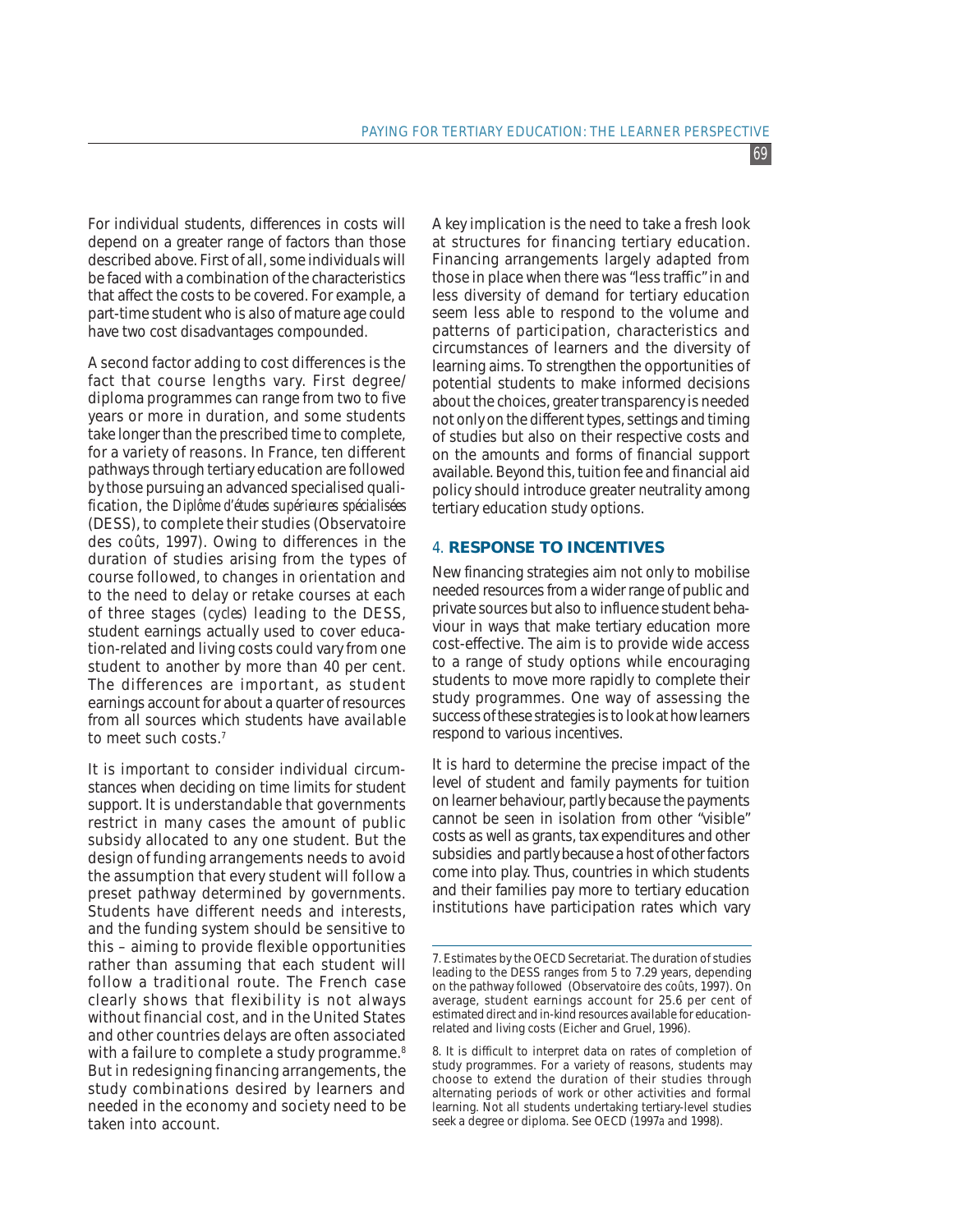widely (Figure 4.4a). For a group of countries, there is a very weak tendency for higher household payments to be associated with short completion times (Figure 4.4b). Such associations as can be observed must be treated with considerable caution, as many factors influence participation and study duration.

Looked at from another angle, students can be used as a vehicle for allocating public funds to tertiary education institutions and, through this means, introduce an incentive for programmes and teaching to be organised in ways that meet student needs and so reduce the costs of failure and mismatches. Public funding of institutions based directly on student enrolments, already in place in the majority of OECD countries, provides such an incentive. The incentive is more transparent when public funds, in the form of student financial aid, augment the funds provided by students and their families. But, as shown in Figure 4.5, there is no close correspondence between the level of payments of students, from their own means or through student financial aid, and average programme costs.

These patterns should not necessarily be taken to mean that payments by or through students and their families have no incentive effects. There is evidence that net costs can influence the enrolment decisions of young people from low income families and there is some indication that adults also are sensitive to costs when making enrolment decisions. Available data in several countries indicate that participation rates from low income or lower class families have not increased with expansion. In the United States, the participation rate of young people from the lowest income quartile changed very little from the late 1970s into the mid-1990s, while that of the highest income quartile rose by 10 per cent. In Japan, after strong increases through the 1970s, the representation of students from the lowest income quintile did not increase over the 1980s and is judged, by some analysts, to be below their share in the population (Kaneko and Kitamura, 1995). In some contrast, students from working class families in the United Kingdom apparently increased their representation in full-time firstdegree and diploma courses, in the fifteen years to 1993 (Smithers and Robinson, 1995).

#### Figure 4.4a **Household contributions to costs and participation rate**

#### Figure 4.4b **Household contributions to costs and average duration of studies**



*Data for Figure 4.4: page 82. Source:* OECD Education Database.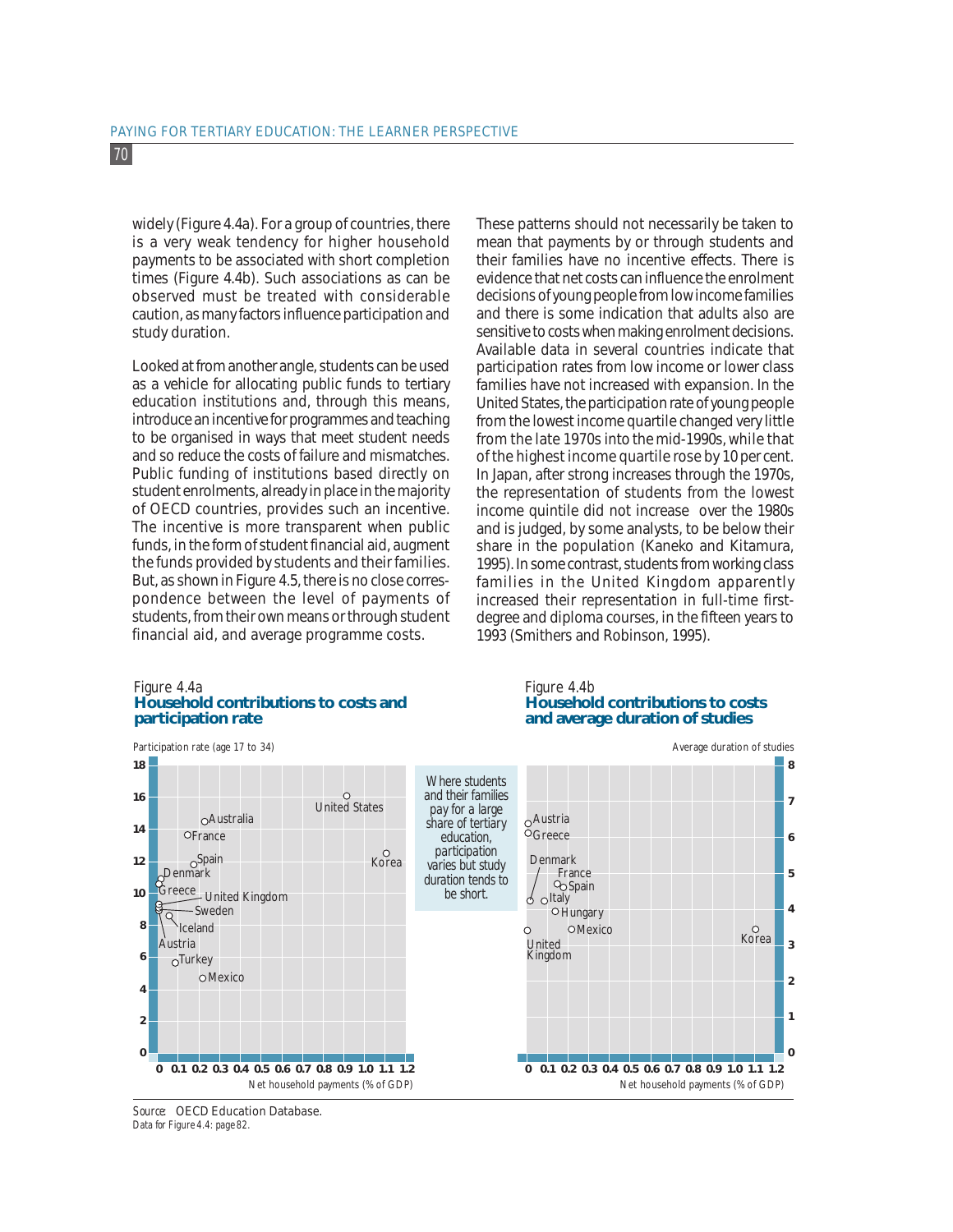## Figure 4.5

## **Expenditure per student over the average duration of studies and final sources of funds for tertiary education institutions, 1994**

Expenditure per student over the average duration of studies



*Source:* OECD Education Database. *Data for Figure 4.5: page 82.*

A host of factors account for these patterns, so it is not easy to separate out the role played by the costs faced by students and families of limited means. In this respect, recent Australian experience provides a good case study: the numbers of students of low socio-economic status (SES) have increased in proportion to the 30 per cent growth in enrolment over the first half of the 1990s, but their share of enrolment in 1996 stood at 15.5 per cent, about the same as in 1990 (Meek, 1998). Over this period, a Higher Education Contribution charge was introduced, with revenues earmarked for tertiary education. However the scheme allows students to defer payment until they leave tertiary education and payments are linked to income. So the need to marshal additional resources at the time of enrolment apparently would not have slowed the rate of growth in participation of students from low SES families. Other factors may play a decisive role. Students from such backgrounds may be averse

to taking on an obligation for deferred payment, against an unfamiliar if not uncertain prospect for improved employment and earnings later. Where young adults from low SES families use their earnings to cover family expenses, greater subsidies may be required to encourage and enable participation.

A substantial body of research in the United States confirms that changes in net costs to students from low income families do affect the likelihood of enrolment and, further, that these students may be the most sensitive to such changes (see, *e.g*., McPherson and Schapiro, 1991). The finding is important, pointing to the need to investigate and to take account of the consequences of seeking greater participation of students and families in financing tertiary education.

Finally, where there has been a shift from grants to loans to finance student tuition fees, charges or living costs, the impact of prospective and actual debt and repayment obligations is far from clear. Students respond in part by taking on parttime work. In many countries, a high proportion of full-time students have employment. Some countries and institutions recognise that this development needs not just to be taken into account but potentially used to good advantage: well-managed work experiences can complement a student's learning experiences. Nonetheless, the scale of student debt is increasing in some countries: in Canada, for example, the average debt load of a graduate is expected to increase from Can\$ 13 000 in 1990 to Can\$ 25 000 in 1999 when the proportion of borrowers with debts larger that Can\$ 15 000 will reach 40 per cent. New measures to help manage student debt provide a tax credit on interest payments and introduce changes in the Canada Student Loans programme for interest write-off, extended repayment and partial debt reduction for those with relatively low incomes.

Loan financing does not occur in isolation, but is linked to other individual and family consumption, investment and savings decisions over the lifecycle. There are important implications for the implementation of a lifelong approach to learning: families which, on the margin, would have spent money for early childhood education